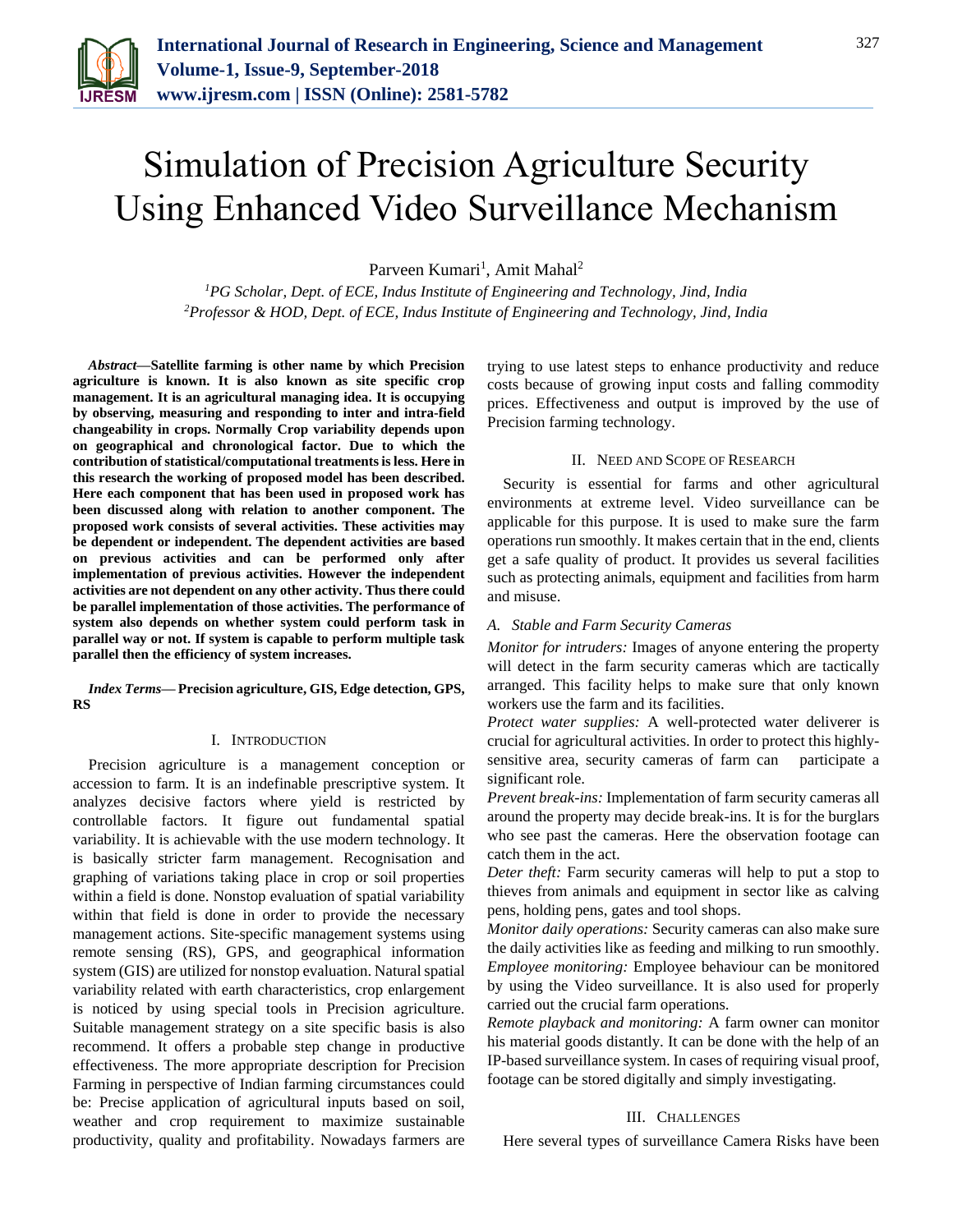

### described as below:

*Vandalism and tampering:* The signal could be lost in case of vandalized or tamper security camera. It considers the inspection-proof housing for cameras situated in high-risk environments.

*Weather:* Weather-proof cameras must be demanded for some certain position. Farm surveillance causes some challenges for cameras. It is because of security cameras may not be able to deal with low temperature and changing conditions of weather.

A number of factors are considered in the location of a Farm Security Camera System. These are as below:

- What is the history of theft occurred in farm?
- Which categories of services are provided in farm?
- Is the farm having present forms of protection in location?
- Is there any need to monitor the activity of employee?
- Is there any requirement of security cameras?
- Which is the high risk location for security regarding farm?

#### IV. PROPOSED WORK

Here in this section the working of proposed model has been described. Here each component that has been used in proposed work has been discussed along with relation to another component. The proposed work consists of several activities. These activities may be dependent or independent. The dependent activities are based on previous activities and can be performed only after implementation of previous activities. However the independent activities are not dependent on any other activity. Thus there could be parallel implementation of those activities. The performance of system also depends on whether system could perform task in parallel way or not. If system is capable to perform multiple task parallel then the efficiency of system increases. The working model of proposed work is as follow.

## *A. Working Model*

The working model consists of input phase and 4 processing phases. The result is captured from processing phase.

Input phase: During this phase the continuous frame from agricultural form are detected and passed to procession phase 1. Image frame capturing mechanism has been developed in order to perform this.

*Processing phase-1:* This phase would reduce the size of image frame by resizing it. The scale of image frame would be minimized. The resolution of image is modified. The image height and width is reduced in proportional ratio. The storage space occupied by that image is reduced.

*Processing Phase-2:* The edge detection mechanism would be applied on image in order to reduce the size of image frame. This technique retrieve just outline of frame. The edge detection technique that has been applied here is canny edge detection.

*Processing phase-3:* In this phase the frame n would be compared by frame n-1. In other words the current frame would

be compared to the previous frame. Image comparison module would be used to perform this operation.

*Processing Phase-4:* In this phase the comparison time and size of frame would be considered. Time taken to compress and compare image from previous image would be calculated along with memory space.

*Analysis phase:* This phase would compare the time and size in case of proposed work to tradition work. The analysis phase would withdraw conclusion how this work is better than tradition work.

### V. IMPLEMENTATION

Implementation of camera surveillance of agricultural area has been discussed here. Here we have used MATLAB for implementation purpose. Matlab has been used to capture image using camera and compare current image with previous one in order to detect changes. Following is image capturing module developed in Matlab.

As there is difference between previous and current frame then this entry is made on remote database situated on remote cloud in order to notify farmer about suspicious activity in agricultural area.



**WELCOME** 

Current frame : 11 Previous Frame: 11

| date                |
|---------------------|
| 06-07-2017 11:39:33 |
| 06-07-2017 11:37:23 |
| 06-07-2017 11:36:23 |
| 06-07-2017 11:36:06 |
| 05-06-2017 14:47:07 |
| 05-06-2017 14:46:51 |
| 05-06-2017 14:46:43 |
| 05-06-2017 14:46:34 |
| 05-06-2017 14:46:29 |
| 05-06-2017 14:44:59 |
|                     |

Fig. 1. MATLAB environment

As the record is updated the gridview also get updated representing the details of mismatched frame

Following implementation is made in Matlab environment. Here screen shots are captured after some interval. And previous frame is compared with current. In case of mismatch entry is made to file with sequence number of frame.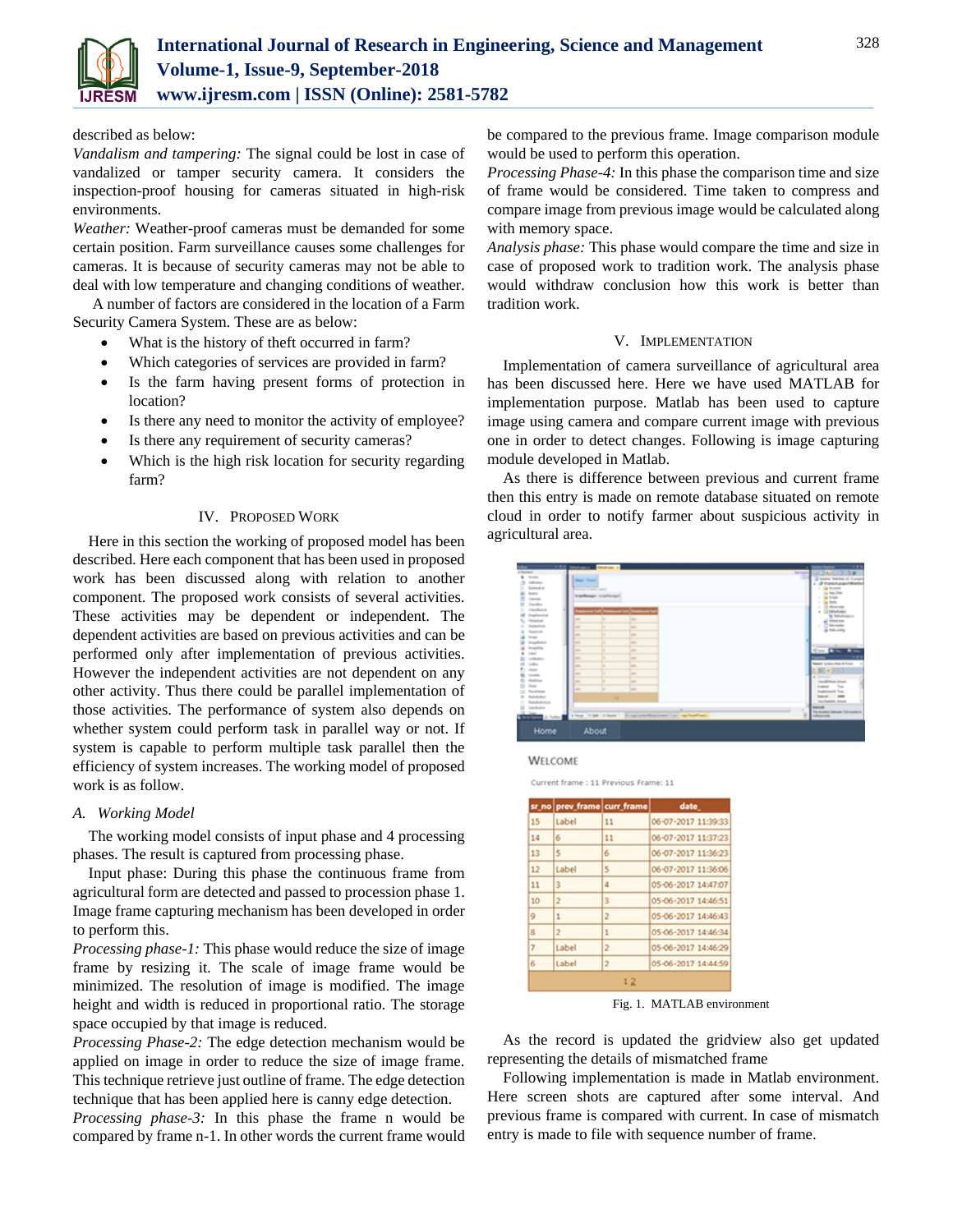



Fig. 2. Agricultural farm view-1



Fig. 3. Edge based agricultural farm view-1



Fig. 4. Agricultural farm view-2



Fig. 5. Edge based agricultural farm view-2



Fig. 6. Agricultural farm view-3



Fig. 7. Edge based agricultural farm view-3



Fig. 8. Agricultural farm view-4





Fig. 10. Matching

Image Capturing Module

Following module capture the image from camera and store on disc in form of .jpg file. Here xx1 store the number of file for comparison purpose

Following code is to capture video using camera  $Vid = video input ('win video');$ Preview (vid); Start (vid);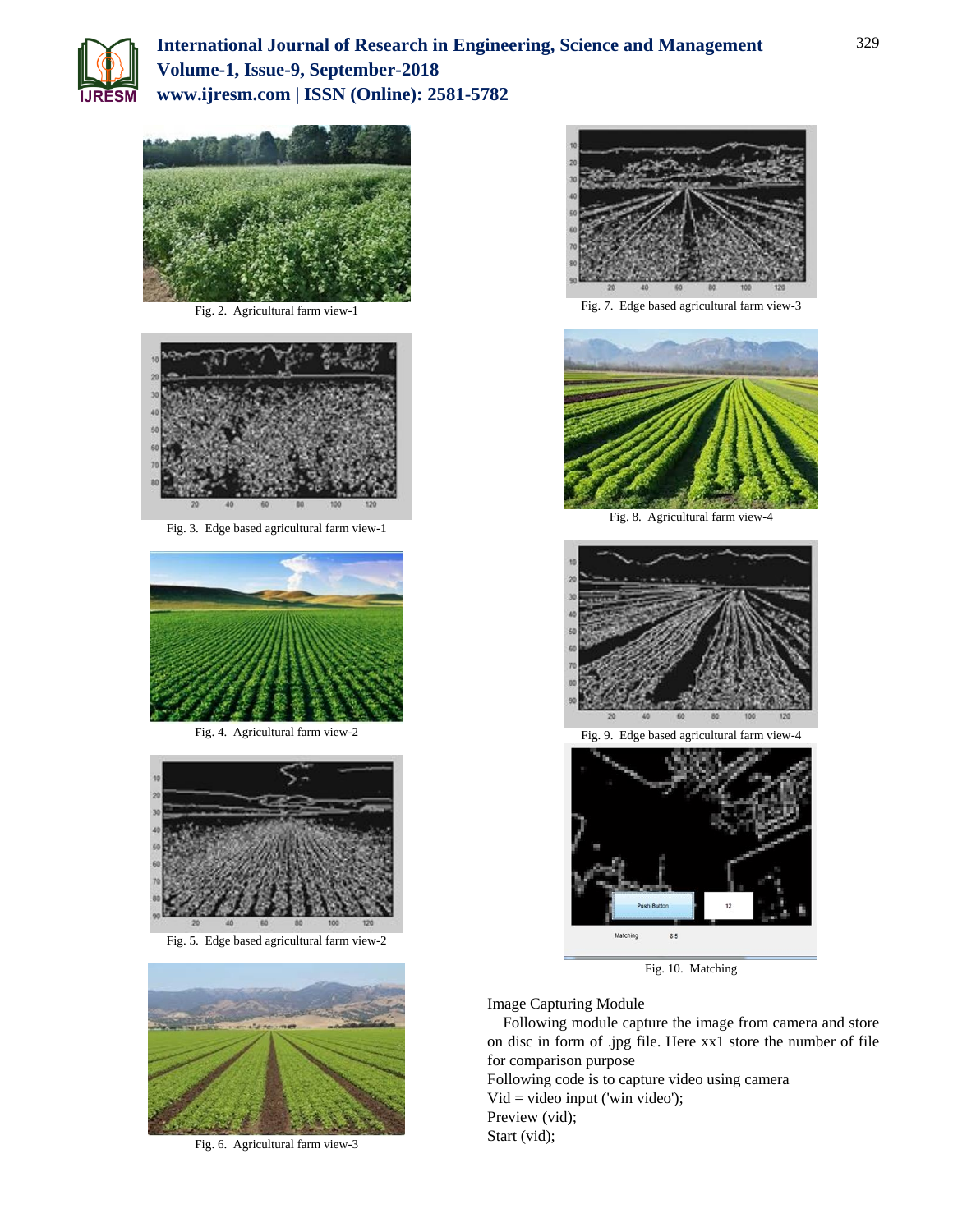

set(vid, 'ReturnedColorSpace', 'RGB');

after taking video snapshot are taken using this command  $im = getanapshot(vid);$ 

Following code resize the image in order to compress it so that it could take less space

im1=imresize(im,0.20);

imshow(im1);

The captured image is stored in file with its sequence number on disc.

imwrite(im1,strcat('F',x11,'.jpg')); stop(vid); delete(vid);



Fig. 11. Frames captured in sequence

Image Comparison Module

Now in order to compare image stored after capturing using camera are converted to into edges using canny based edge detection mechanism and and compared using ait\_picmatch functions to get whether image is same or not.

Following code would read the image In

 $x=imread(strcat('C', x11, '.ipg'));$ 

Following code would convert image to edge based version of image using canny technology.

 $t = \text{canny}(x,1,1,1);$ 

Following code would read the image In+1

 $x1=imread(strcat('C', x11+1, '.jpg'));$ 

 $t1 = \text{canny}(x1,1,1,1);$ 

Compare both edge based version of image using ait\_picmatch

 $rrr1=ait$  picmatch $(t,t1)$ ;

rrr1 variable represent how much image is matching with different image.

If rrr1 mismatches then signal is set to interface.





Here in above figure frame 1, frame2 are same but frame 3 is different. So result of comparison for frame 2 with frame 3 does not match

Edge based image of frame 2 is compared with edge based image of frame 3 are result in mismatch of frame and signal is sent to interface.

Comparing image: Implementation of Canny Based Edge Detection Module

## VI. ANALYSIS IN MATLAB



Fig. 14. Comparative analysis of time consumption in tradition and proposed comparison system



Fig. 15. Comparative analysis of overall time consumption in tradition and proposed comparison system



Fig. 16. Comparative analysis of Queuing delay in tradition and proposed comparison system



Fig. 17. Comparative analysis of file size in tradition and proposed comparison system